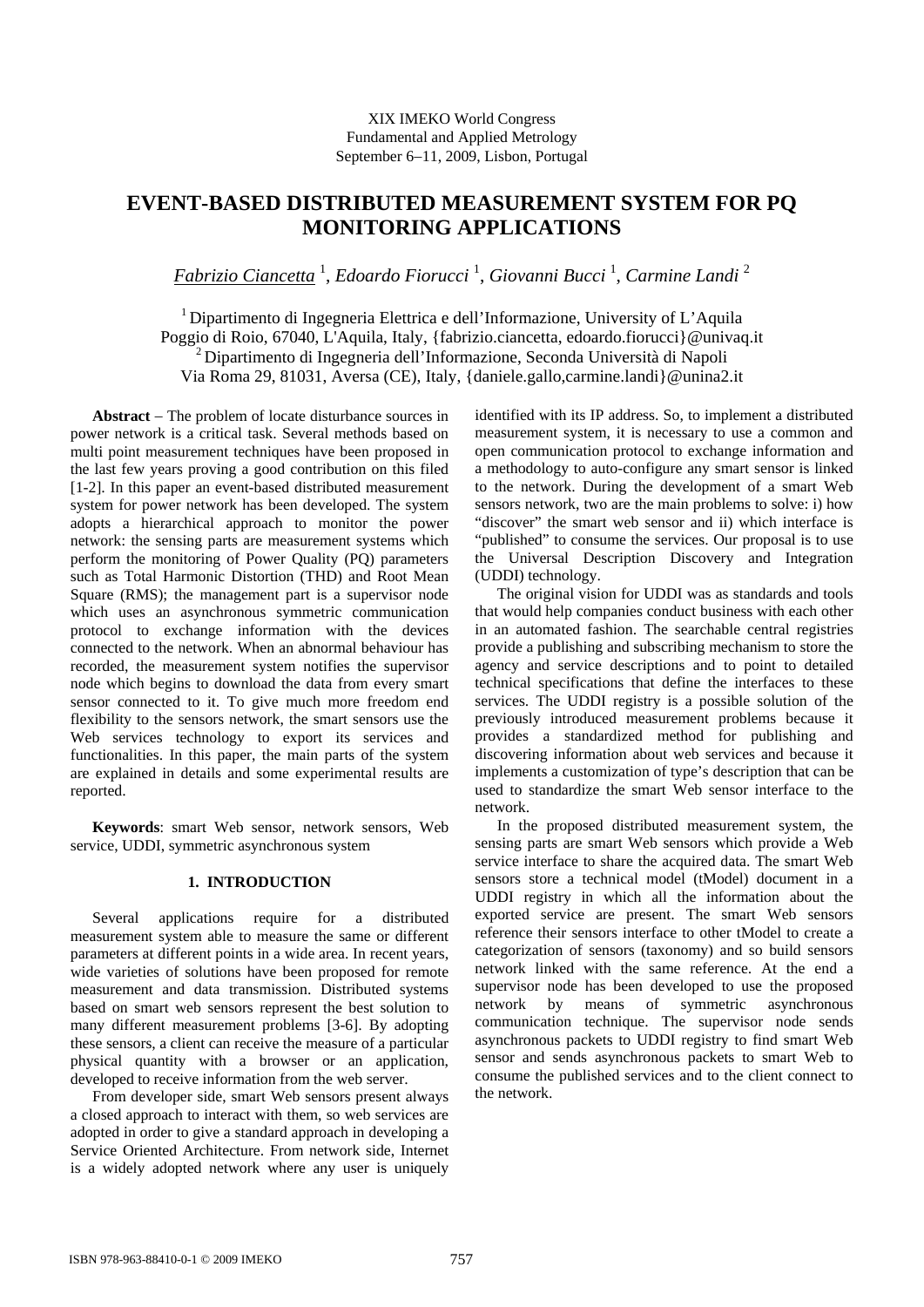

Fig. 1. Network and software architecture of the proposed distributed system

# **2. NETWORK ARCHITECTURE OF THE PROPOSED DISTRIBUTED MEASUREMENT SYSTEM**

The central elements of the proposed network are the UDDI registry, the Web service UDDI access, the smart UDDI sensor and the Supervisor Node.

The UDDI registry is the load-bearing wall of the whole network. It is composed by a personal computer in which a UDDI registry has been implemented.

The smart UDDI sensor is a smart Web sensor which publishes on Internet a Web service of applicationdepending functionalities and stores in the UDDI registry its functionalities.

The Web service UDDI access is a Web service with three distinct functionalities: i) it allows at a client to access to the network via SOAP messages, ii) it interfaces the client to the UDDI registry to search a particular smart Web sensor and iii) it interfaces the client to the smart UDDI sensor to consume the Web service.

The Supervisor Node is composed by a personal computer in which a Linux based platform has been used to consume the Web services present in the sensors network. A relational diagram of the proposed architecture is reported in the Figure 1, while in the next subsections the main parts of the network elements are explained in more details.

#### *2.1. Taxonomies of Smart UDDI Sensors*

In the proposed network, every smart UDDI sensor (SUS) publishes its services both into the Internet network and into the UDDI registry as reported in Figure 1. For the Internet publishing part, the SUS presents a Web service interface allowing every user to access to its functionality as in [3, 7, 8]. For the UDDI registry publishing part, the smart Web sensor stores in a UDDI record all the standard information (such as company name, business identifier, etc...) and technical information (such as tModel) to allow every consumer to search and to find the specific SUS [9].

However, every SUS can provide a different list of services and a different use of the same services caused by a different interface that the smart Web sensor present to the consumer. In the proposed system, a tModel describing the sensor services has been developed as a basic common interface from which every smart Web sensor realizes a concrete implementation [10]. In this way, a taxonomy of smart Web sensors can be developed to create a sensors network [11] that presents the same interface to the client even if they have a different implementation [12].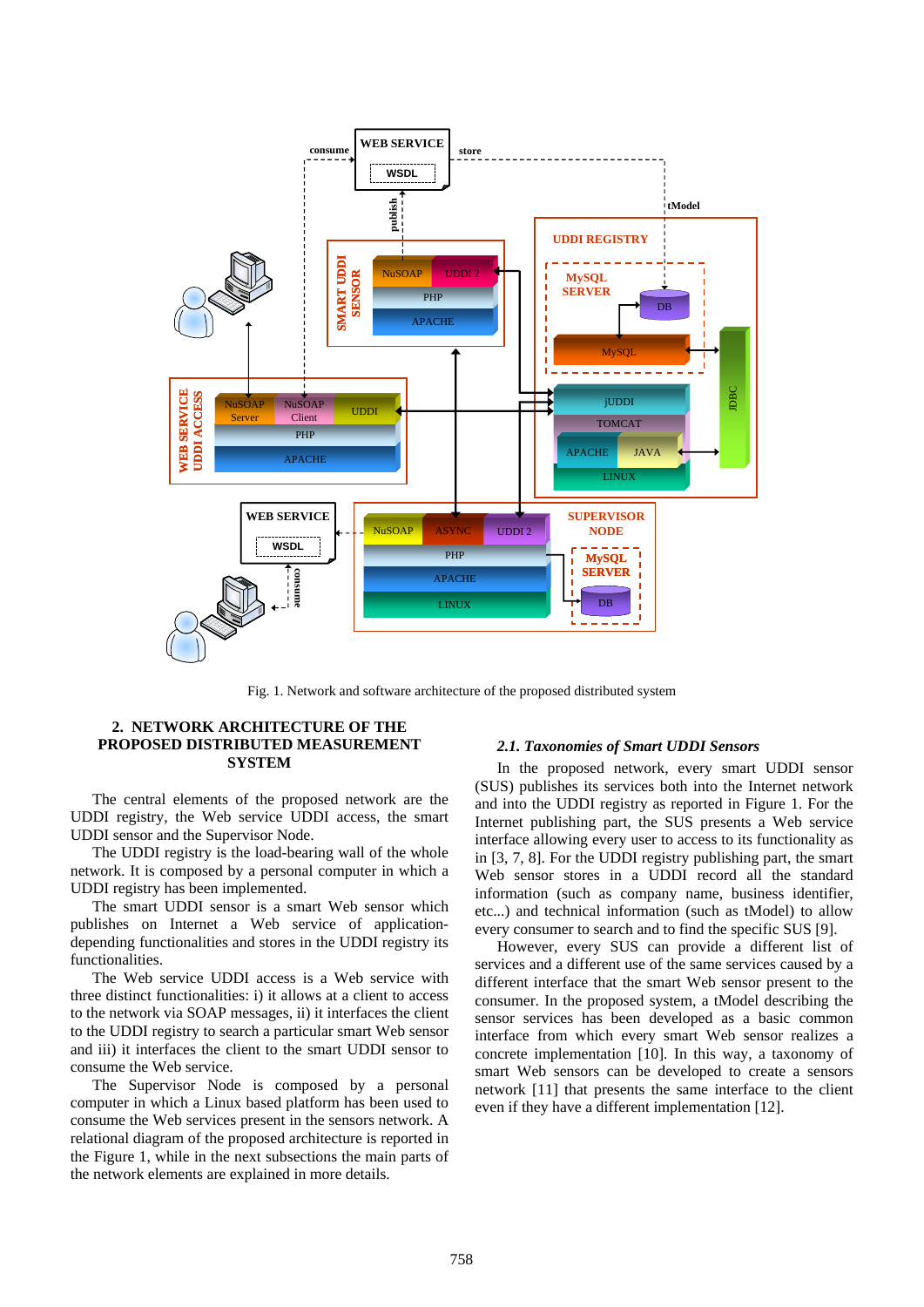

Fig. 2. How supervisors use the sensors network

# *2.2 Web Service UDDI Access*

UDDI adopts a standard protocol based on SOAP to send and receive information [13]. The access to the UDDI registry is defined by the APIs reported in [14]. To give much more freedom to the clients that use the distributed measurement system, a special Web service has been developed to consume the network of SUSs, accessing to the UDDI registry [15]. As reported in Figure 1, the Web service UDDI access (in short SWUA) provides an interface that links the client to the UDDI registry and to the network of SUSs. For the UDDI interface it publishes only the methods that allow the discovering of a SUS, while, for the SUS interface, it publishes some generic method to consume the Web service of SUS involved in the search. Ultimately, the Web service UDDI access provides a complete access to the network of SUSs with some simple tasks: i) the client sends a query to the WSUA using a Web method; ii) the query is forwarded by the WSUA to the UDDI registry using the UDDI APIs; iii) the response of the query is packaged in a software object with many information about the SUSs involved in the search; iv) the client can access to the Web service of SUS utilising an other WSUA's Web method; v) the WSUA sends a SOAP message to the SUS and waits a response that sends back to the client.

#### *2.3 Supervisor Node*

The supervisor node structure is reported in Figure 1. It is composed by Linux-based platform on a personal computer over which APACHE e PHP are installed as software services. Three are the main elements that supervisor node uses to communicate with the other parts of the network: i) NuSOAP class is the supervisor node interface which provides all the Web methods to access to the exported data and to access to the sensors network; ii) UDDI2 class is used to communicate with the UDDI registry and iii) the ASYnchronous interface is used to communicate with all the smart Web sensors. By means of symmetric asynchronous communication technique, the supervisor node uses the sensors network as reported in Figure 2: first of all, the supervisor node sends an asynchronous packet to every smart Web sensors (the sensing part of the network) that compose the sensors network to communicate the start of activities. When a

specific event is detected, the involved smart Web sensor sends an asynchronous packet to the supervisor node in which is reported the time stamp and the typology of the event. The supervisor node stores the information and begins to download the data form every sensor present in its sensors network. At the end, all the saved data are accessible via the Web service interface.

# **3. THE DEVELOPED DISTRIBUTED MEASUREMENT SYSTEM**

## *3.1 The developed Web Service UDDI Access*

A personal UDDI registry has been implemented to develop the distributed measurement system. It has been used jUDDI project ver.2.0 because it is an open source Java implementation of the UDDI specification for Web services.

To implement the UDDI registry by jUDDI, on a local personal computer with Fedora Core 4 has been installed: i) Java 2 SDK - used Sun's Java 2 SDK SE, version 1.4.2\_04; ii) J2EE build and runtime environment - used Sun Java 2 Enterprise Edition (J2EE) 1.3.1; iii) Web server and/or servlet container - used Apache Tomcat, version 5.0.24; iv) SOAP processing framework - used the version of Apache Axis that ships with jUDDI; v) Data storage mechanism used the MySQL relational database, version 4.0.19; vi) UDDI registry framework - the registry framework jUDDI

# *3.2 The developed smart UDDI sensor*

The smart UDDI sensor is an embedded system able to perform measurement tasks and to communicate over the Internet network. It has been adopted only open source software for the developing of the distributed measurement system. As a multipurpose operating system, Linux is used for a wide variety of purposes including networking, software development, as well as an end-user platform. Apache is an implementation of an HTTP server and it is the most popular Web server in use today. MySQL is an implementation of a database server that is known for its speed and reliability. PHP is general-purpose scripting language that is particularly suited to Internet-based system development and is the most widely used Apache module. The hardware architecture is based on a motherboard that is made operative via a light Linux distribution (Damn Small Linux). The distribution has been installed on a USB pen driver, while the database is stored in another USB mass storage drive to separate the kernel with the data. A diagram block of the whole system is reported in the Figure 3, while in the Figure 4 is reported a photo of the realized prototype.

The proposed smart Web sensor has been adopted for a power quality monitoring application. The Linux embedded board performs some tasks: i) it receives information from the Fluke 45 via the RS-232 port; ii) the C program saves the received data in a database mounted on a USB mass storage device; iii) the Web server manages a PHP Web service for the publishing on demand of the present services through the network interfaces connected to the system; iv) it communicates with the UDDI registry for the discovering of the services; v) it communicates with the client part of the WSUA.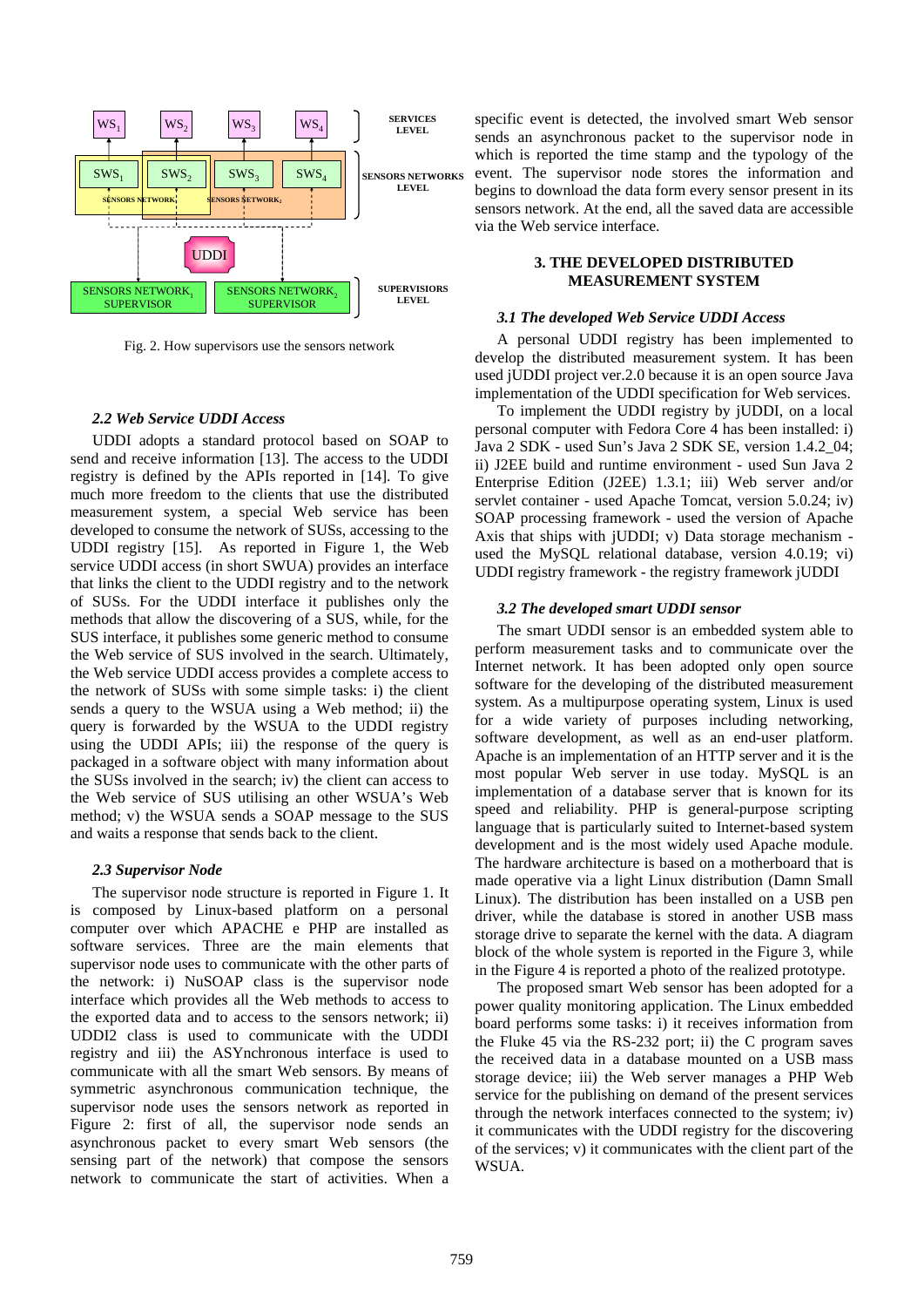

Fig. 3. Hardware and software architecture of the smart Web sensor



Fig. 4. The developed smart UDDI sensor

The power line is measured by a multimeter Fluke 45 which performs True-RMS voltage measurement with an accuracy of 0.05% and a bandwidth of 1 MHz. The Fluke 45 is connected to the motherboard via a RS-232 interface. A low level program, written in C, performs same tasks: i) managing the acquisition timing, ii) quering the Fluke 45 to perform a measure; iii) parsing the string which contains the measure in a floating number; iv) saving the new data with the time stamp in the daily table; v) performing the evaluation of maximum, medium and minimum at every new value so, when the pointer of current value has performed a complete cycle in the daily table, the data can be saved in the historic table.

# *3.3 The proposed UDDI interface*

For the proposed smart Web sensor it has been developed a UDDI interface to standardize the input format, the output format and the methods [16]. Every format is stored in a UDDI tModel. In particular, two Web methods have been developed:

1. GetDailyRMS(start\_time,stop\_time): with this method a client can perform a request to download the daily data from the start time to the stop time

from the smart Web sensor . The output is an array of items that presents the stored value and the time when the event is occurred.

2. GetHistoricRMS(start\_date,stop\_date): with this method a client can perform a request to download the historic data from the start date to the stop date from the smart Web sensor . The smart Web sensor provides some processing before to store the data into the local database. In particular, it has been performed the Maximum, Medium and Minimum processing. The output is an array of items in which every item is a collection of three sub-items. Every sub-item presents the Maximum, Medium or Minimum value and the date and time when the event is occurred.

#### *3.4 The Supervisor node*

As reported in Figure 2, the supervisor node covers an important rule in the sensors network. It manages and controls the smart Web sensors (SWS) and it interfaces the functionalities exported by the sensors (WS) to the clients connected to the network. So, every sensors network has refereed to a particular supervisor to create a scalability of the network management and to identify the sensors network with its master (the supervisor). To give much more dynamicity and flexibility to the sensors network the supervisor node use two ways to communicate with the clients and with the smart sensors: i) during a normal access, it routes the client request directly to the sensor involved in the communication; ii) if a sensor notices an abnormal behaviour of system under test, it uses a symmetric asynchronous technique to communicate the event to the supervisor node [17]. In Figure 5 is reported the technique adopted that is similar to the AJAX technology: the supervisor node sends a not-blocking request to every smart sensor connected to it and continues its activities until a response is received. If an abnormal event has noticed, the supervisor node requests the measured data before and after the event from all the sensors connected to it for having a global view of the phenomenon. The data are stored locally in a database present on the supervisor node for an historical archive. The clients connected to the supervisor node can access to the archive using the Web service technology or, if they are connected during an abnormal event recorded by the supervisor node, the data are immediately sent.



Fig. 5 The symmetric asynchronous approach used by the supervisor node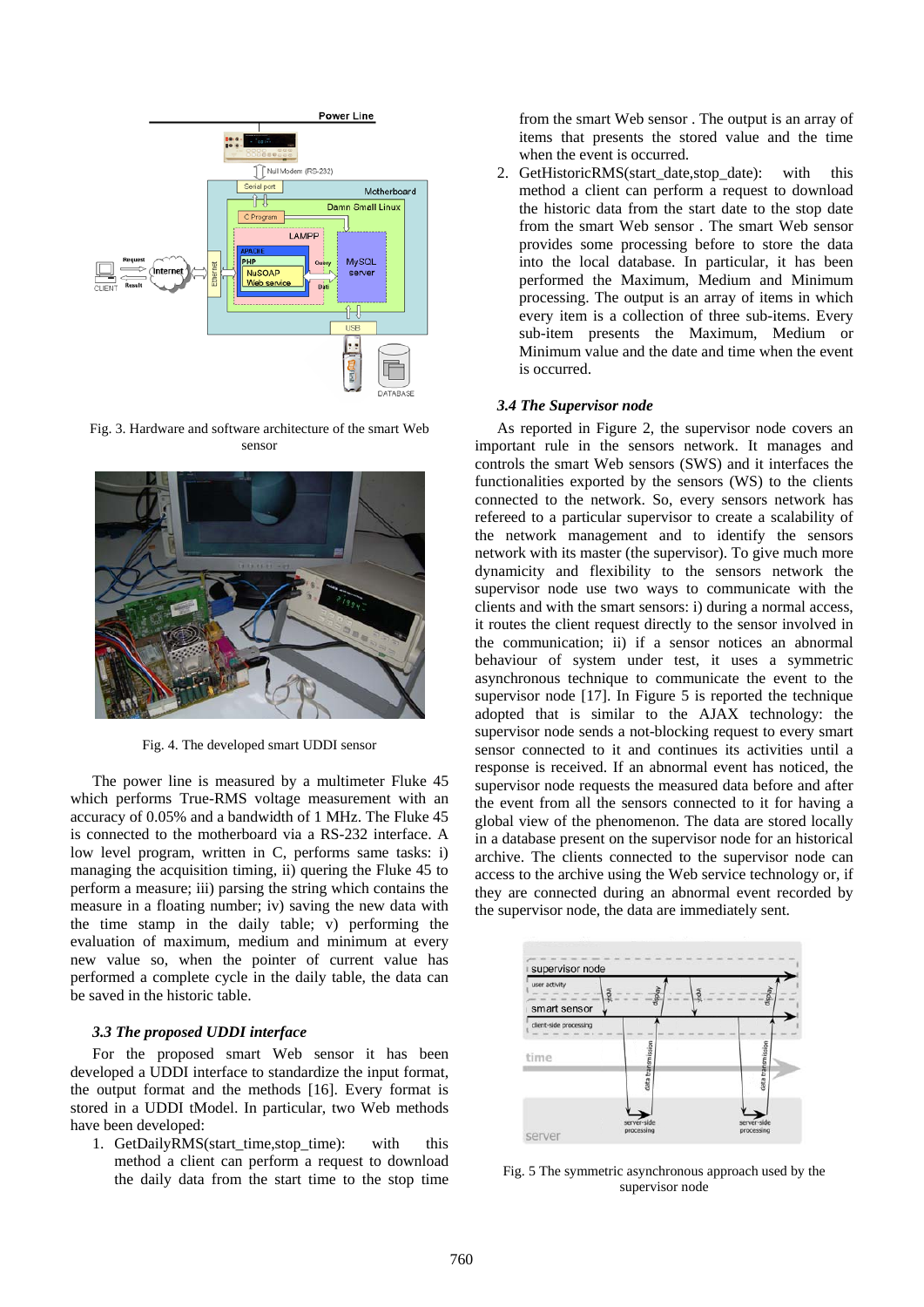

Fig. 6. A screenshot of Client GUI during a manual access



Fig. 7. A screenshot of Client GUI during an asynchronous event

### **4. THE EXPERIMENTAL RESULTS**

The whole system has been tested to verify the proposed architecture. Using the Web service UDDI access, a client has been developed with Visual Studio 2005 .NET to consume the proposed smart sensor. The client has been written in VB .NET using the Framework .NET 2.0. The Windows form allows the user to access to the smart Web sensor directly or via the supervisor node to download the data from the daily table and the historic table. Selecting the period of time from the ActiveX control and push on the Download Data, the Windows form access to the supervisor node which download the data from the smart sensor. On the right side of time-depend graphs, a static histogram of all downloaded data has been developed to give much more information to the user. The histogram divides the data in eleven classes for the daily RMS values and in seven classes for the historic RMS values. The frequencies of every class are evaluated and then plotted on the user interface.

In the Figure 6, a typical RMS behaviour has been presented during a manual download. The time to download 50 floating point data is 0.546598 s. The time measurement test has been provided using the software Ethereal (network analyzer software). In the Figure 7, a RMS step variation has been reported during an asynchronous event. The connection time is 0.230876 s while the download time is 0.426716 s. In this test only the RMS behaviour has been downloaded, while the Historical data are unchanged.

### **5. CONCLUSIONS**

In this paper a new architecture of an event-based asynchronous sensors network has been presented. The architecture adopts a hierarchical approach to control and to manage the remote smart sensors by means of a supervisor node. Every supervisor node identifies a particular sensors network and uses a symmetric asynchronous communication technique to consume the smart sensors services and to exchange data with the client connected to the network. The sensors network uses the tModel description to create a common interface to publish the services and to create taxonomies of accessible services. To test the proposed network, a smart sensor using only open source and freeware software for a PQ monitoring application has been developed. The smart sensor is based on embedded Linux distribution mounted on a USB pen drive while the acquisition part uses a Fluke 45 multimeter connected with the system via the RS-232 interface. To give much more freedom to the whole system, a new Web service for UDDI access has been developed to create an interface between the client and the UDDI registry and between the client and the smart Web sensor. In this way, the client can see a Web service of Web services and can found the specific Web service only with standard Web method without knowing UDDI APIs. A user interface based on Framework .NET 2.0 has been developed to consume the network. The results show the client can access to the remote DB present on the smart Web sensor to download the measurement data. Moreover, the supervisor node can communicate in asynchronous way to the remote client and to the smart sensor to reduce the waiting time and to avoid the polling request/response. At the end, the measured connection and download times show a good response of the proposed approach.

#### **REFERENCES**

- [1] C. Muscas, L. Peretto, S. Susil, R. Tinarelli "Implementation of multi-point measurement techniques for PQ monitoring", in Proc of IEEE Instrumentation and Measurement Technology Conference, Como, Italy, 18-20 May 2004.
- [2] C.Muscas, L. Peretto, S. Sulis, R. Tinarelli "Effects of load unbalance on multi-point measurement techniques for assessing the responsibility for PQ degradation", in Proc. of IEEE 11th International Conference on Harmonics and Quality of Power, 12-15 Sept. 2004.
- [3] F. Ciancetta, B. D'Apice, D. Gallo, C. Landi, "Architecture for Distributed Monitoring based on Smart Sensor and Web Service", in Proc. of IEEE Instrumentation and Measurement Technology Conference, Sorrento, Italy, 24-27 April 2006.
- [4] F. Ciancetta, E. Fiorucci, B. D'Apice, C. Landi, "A Peer-to-Peer Distributed System for Multipoint Measurement Techniques", in Proc. of IEEE Instrumentation and Measurement Technology Conference, Warsaw, Poland, May 1-3, 2007.
- [5] Kang Lee and Eugene Song, "Smart Transducer Web Services Based on the Proposed IEEE 1451.0 Standard", in